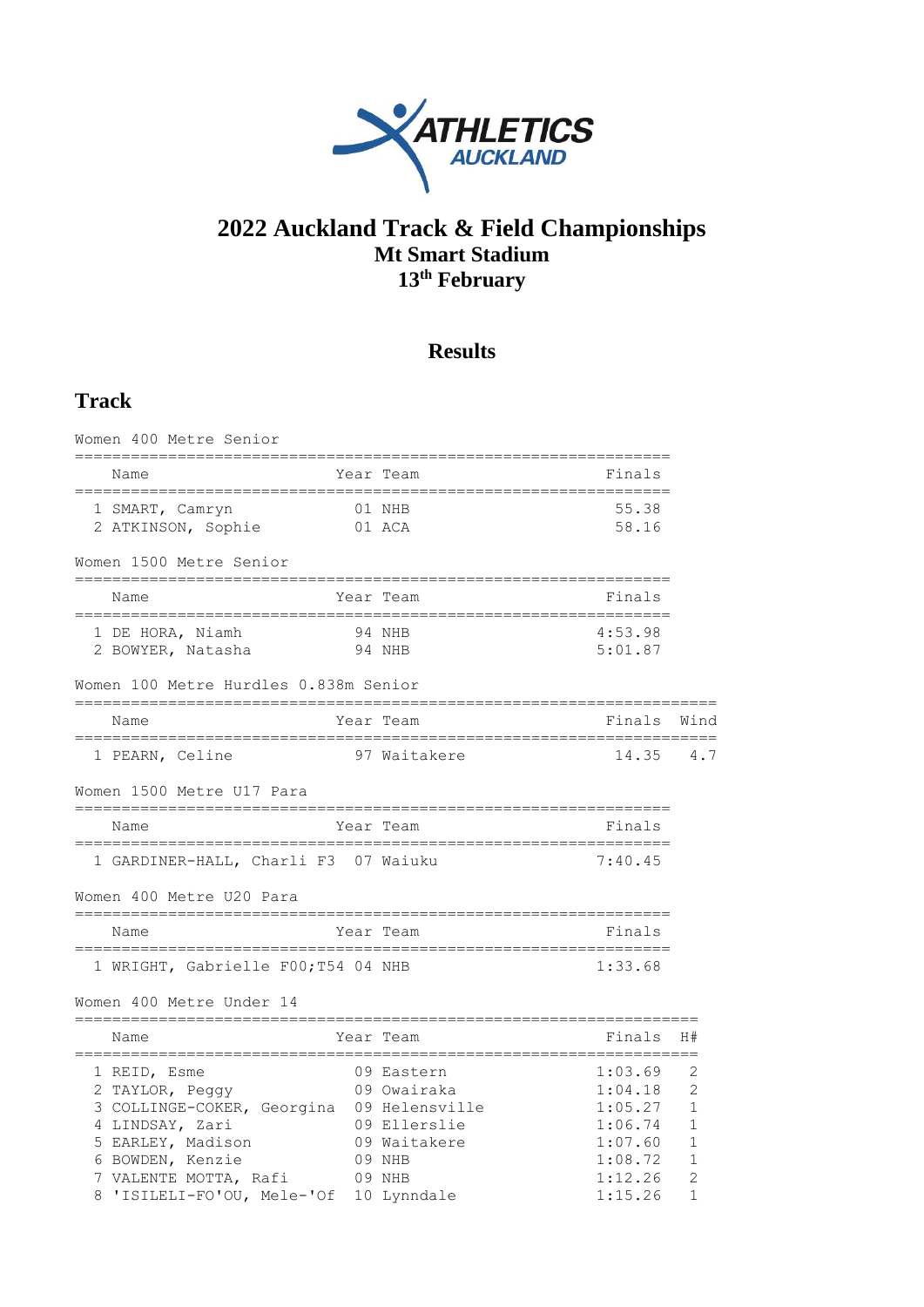Women 1500 Metre Under 14

| Name                       | Year Team      | Finals  |
|----------------------------|----------------|---------|
| 1 WILLIAMS, Indie          | 09 Waitakere   | 5:05.86 |
| 2 GWIN, Scarlett           | 09 Waitakere   | 5:06.98 |
| 3 MCMANUS, Hannah          | 09 Waitakere   | 5:09.17 |
| 4 COLLINGE-COKER, Georgina | 09 Helensville | 5:18.10 |
| 5 LINDSAY, Zari            | 09 Ellerslie   | 5:19.98 |
| 6 MARAIS, Leah             | 10 Pakuranga   | 5:25.35 |

#### Women 80 Metre Hurdles 0.762m Under 14

===================================================================== Name Year Team Finals Wind

| 1 TIRADO, Fernanda | 09 NHB       | 12.92 | 6.2 |
|--------------------|--------------|-------|-----|
| 2 SCANLAN, Jayda   | 09 Manurewa  | 14.63 | 6.2 |
| 3 NAEATA, Harmony  | 09 Waitakere | 15.22 | 6.2 |
| 4 KOOLE, Veronique | 09 Pakuranga | 16.15 | 6.2 |
| 5 MCKENZIE, Amelia | 09 Pakuranga | 17.11 | 6.2 |

#### Women 400 Metre Under 16

|   | Name                        |    | Year Team       | Finals  | H#             |
|---|-----------------------------|----|-----------------|---------|----------------|
|   | 1 HURLY, Amy                |    | 08 NHB          | 1:01.71 | 3              |
|   | 2 NASRABADI, Jacqui         |    | 08 Eastern      | 1:03.25 |                |
|   | 3 GUY, Mackenzie            |    | 08 NHB          | 1:05.18 | $\mathfrak{D}$ |
|   | FARRY, Amani                |    | 08 Lynndale     | 1:05.36 | 3              |
|   | 5 GEAR, Lisa                |    | 08 Takapuna     | 1:05.44 | $\mathcal{L}$  |
|   | 6 SHENNAN, Amy              |    | 07 Pt Chevalier | 1:05.45 | 3              |
|   | 7 MASTERS, Maia             |    | 08 Waitakere    | 1:06.48 | $\mathcal{L}$  |
| 8 | HAINES, Sophia              |    | 08 Waitakere    | 1:06.60 |                |
|   | 9 HOUGHTON, Eva             |    | 08 ACA          | 1:07.59 | $\mathcal{L}$  |
|   | 10 RICHARDSON-MILLER, Keira |    | 07 NHB          | 1:08.75 | $\overline{2}$ |
|   | 11 WRIGHT, Francesca        | 07 | NHB             | 1:08.80 | 3              |
|   | 12 RISEBOROUGH, Mulan       |    | 07 Takapuna     | 1:12.63 | 1              |
|   | 13 UTA'ATU, Sophie-lee      |    | 08 Papatoetoe   | 1:12.76 | $\mathfrak{D}$ |
|   | 14 KUMAR, Stazia            | 08 | Manurewa        | 1:17.61 | 3              |
|   | 15 MEDIRATTA, Kenisha       |    | 08 Lynndale     | 1:20.26 | 3              |

## Women 1500 Metre Under 16

| Name                  | Year Team    | Finals  |
|-----------------------|--------------|---------|
| 1 POMFRET, Zara       | 07 Pakuranga | 5:13.85 |
| 2 MEREDITH, Grace     | 07 Pakuranga | 5:22.42 |
| 3 LYNCH, Georgia      | 07 Papakura  | 5:22.75 |
| 4 HURCUM, Emmy        | 07 NHB       | 5:28.96 |
| 5 HAINES, Sophia      | 08 Waitakere | 5:31.19 |
| 6 HOUGHTON, Eva       | 08 ACA       | 5:32.53 |
| 7 RICHARDSON, Annabel | 07 ACA       | 5:57.42 |

## Women 80 Metre Hurdles 0.762m Under 16

| Name                                 | Year Team |                              | Finals Wind H#           |               |  |
|--------------------------------------|-----------|------------------------------|--------------------------|---------------|--|
| 1 SILA, Avah<br>2 WOOD, Amelie       |           | 07 Papakura<br>07 Cambridge  | $12.40$ $3.4$ 2<br>13.12 | $3.5 \quad 1$ |  |
| 3 ATOAGA, Savannah<br>4 FARRY, Amani |           | 07 Papatoetoe<br>08 Lynndale | 13.16<br>$13.46$ $3.5$ 1 | $3.4 \quad 2$ |  |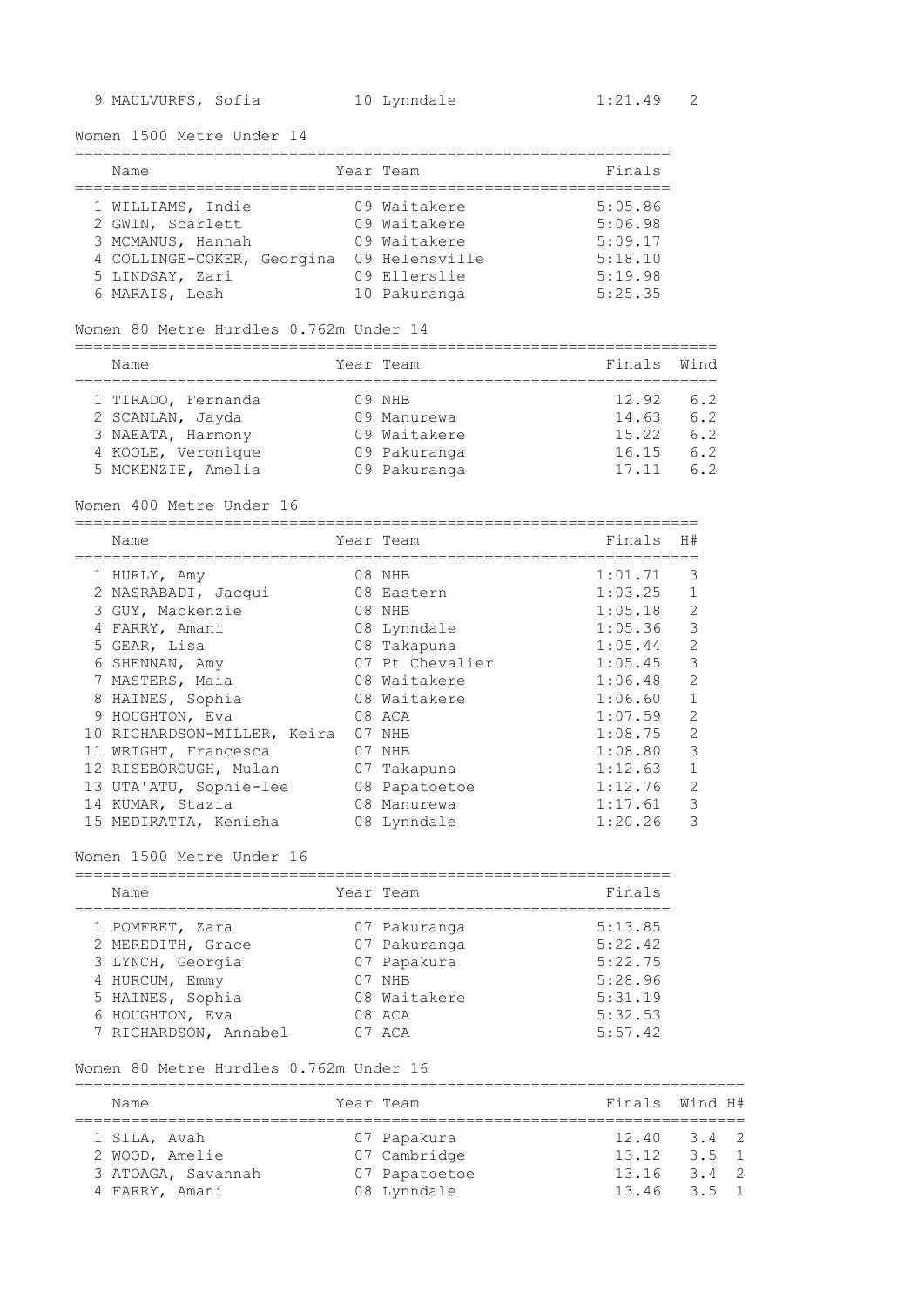| 5 BARRETT-HAMILTON, Lauren | 08 Waitakere    | 13.73 | $3.4 \quad 2$ |  |
|----------------------------|-----------------|-------|---------------|--|
| 6 MAKOARE, Mia             | 07 Pakuranga    | 13.93 | $3.5 \quad 1$ |  |
| 7 RISEBOROUGH, Mulan       | 07 Takapuna     | 14.87 | $3.5 \quad 1$ |  |
| 8 MAHANI, Keira            | 08 Papatoetoe   | 15.02 | $3.5 \quad 1$ |  |
| 9 CHALMERS, Nina           | 08 Owairaka     | 15.15 | $3.5 \quad 1$ |  |
| 10 MARX, Angela            | 07 Pukekohe     | 15.58 | $3.4 \quad 2$ |  |
| 11 O'SULLIVAN, Mary        | 08 Hillsborough | 15.73 | $3.4 \quad 2$ |  |
| 12 BAILEY, Madeline        | 08 Papakura     | 15.77 | $3.5 \quad 1$ |  |
| 13 FOURIE, Yandri          | 08 Pakuranga    | 16.82 | 3.4           |  |

## Women 400 Metre Under 18

================================================================

| Name                 | Year Team    | Finals  |
|----------------------|--------------|---------|
| 1 FAIRCLOUGH, Amelie | 05 Waitakere | 56.15   |
| 2 KELSO-HEAP, Maddie | 05 Waitakere | 57.89   |
| 3 VENIDA, Marielle   | 05 Pakuranga | 58.85   |
| 4 BORTON, Kate       | 06 NHB       | 59.69   |
| 5 DANIELS, Leila     | 06 ACA       | 1:02.79 |

## Women 1500 Metre Under 18

| Name                   | Year Team    | Finals  |
|------------------------|--------------|---------|
| 1 BARLOW, Imogen       | 08 Pakuranga | 4:56.60 |
| 2 NASH, Jodie          | 06 Takapuna  | 4:57.46 |
| 3 DANIELS, Leila       | $06$ $ACA$   | 4:57.96 |
| 4 MORGAN-TAFEA, Kalei  | 05 Takapuna  | 4:58.23 |
| 5 EARL, Bella          | 05 Owairaka  | 5:00.39 |
| 6 LETICA, Sascha       | 06 Takapuna  | 5:00.51 |
| 7 ROBB, Sophie         | 06 ACA       | 5:06.02 |
| 8 GREENWOOD, Charlotte | $05$ ACA     | 5:09.73 |

## Women 100 Metre Hurdles 0.762m Under 18

=====================================================================

| Name |                                                                    | Year Team                          | Finals Wind             |                   |
|------|--------------------------------------------------------------------|------------------------------------|-------------------------|-------------------|
|      | 1 VAN ROOYEN, Talia<br>2 QUAY-CHIN, Katelyn<br>3 PETERS, Elizabeth | 06 NHB<br>06 Pakuranga<br>$05$ ACA | 14.02<br>14.98<br>15.99 | 5.1<br>5.1<br>5.1 |
|      | 4 HOLMES, Taylor                                                   | 05 Pakuranga                       | 17.83                   | 5.1               |

# Women 100 Metre Hurdles 0.762m Under 18 Interprovincials Non-championship

| Name |             | Year Team    | Finals Wind |  |
|------|-------------|--------------|-------------|--|
|      |             |              |             |  |
|      | 1 KAY, Ella | 04 Pakuranga | $18.21$ 5.1 |  |

#### Women 400 Metre Under 20

| Name                                 | Year Team           | Finals         |
|--------------------------------------|---------------------|----------------|
| 1 HILTON, Macey<br>2 KORCK, Samantha | $0.3$ ACA<br>04 NHR | 58.47<br>59.82 |
| 3 FARIZ, Samadiana                   | 03 Pakuranga        | 1:05.79        |

#### Women 1500 Metre Under 20

| Name             | Year Team    | Finals  |
|------------------|--------------|---------|
| 1 HILTON, Macey  | $0.3$ ACA    | 4:56.16 |
| 2 GREEN, Amelia  | 04 Papakura  | 5:01.90 |
| 3 HARDING, Holly | 03 Pakuranga | 5:10.13 |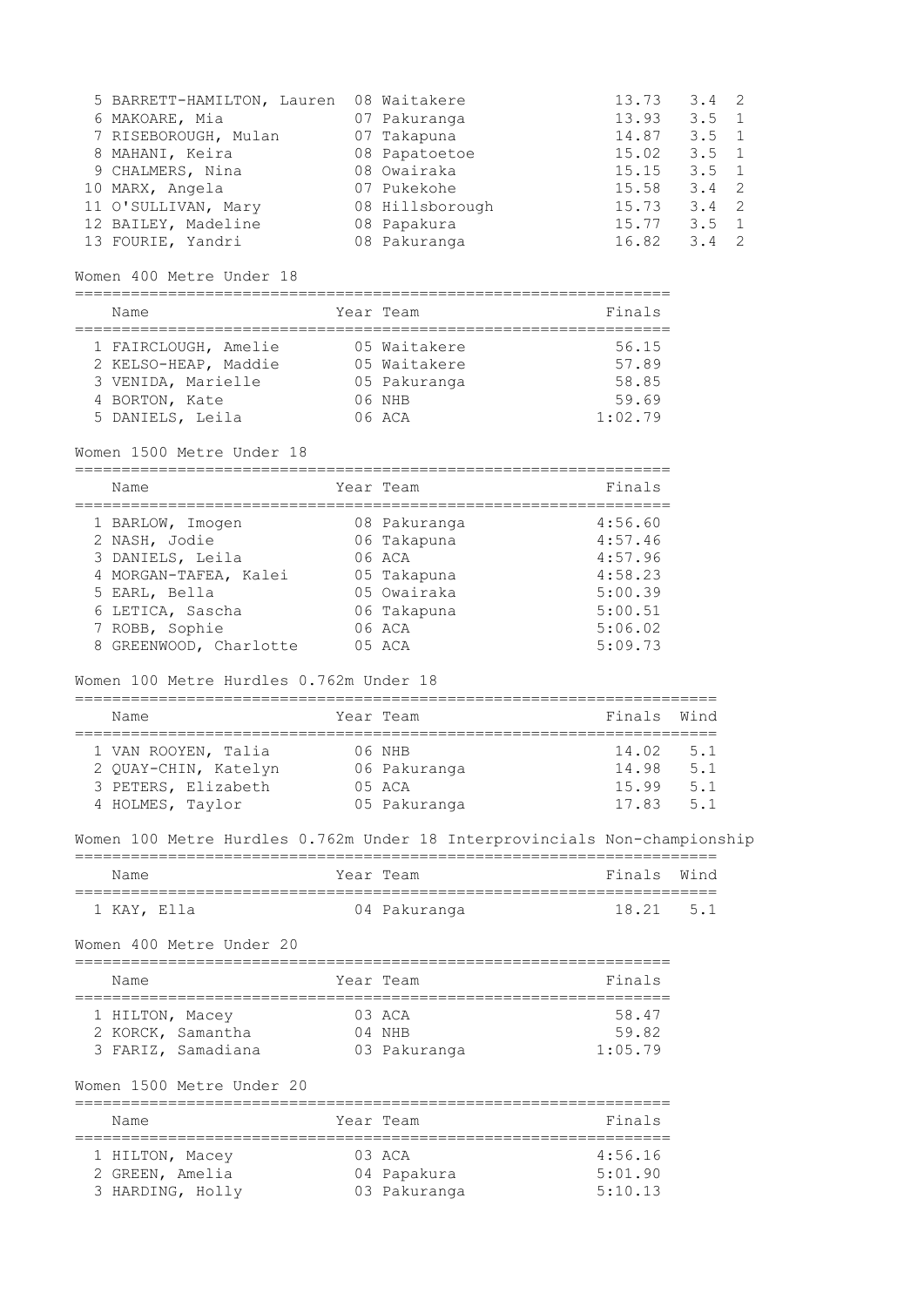| 4 BROWN, Charlotte | 04 Glen Eden | 5:21.46 |
|--------------------|--------------|---------|
| 5 COOK, Hazel      | 04 Waitakere | 5:23.05 |
| 6 POKORNY, Caitlyn | 04 Pakuranga | 5:31.08 |

Women 100 Metre Hurdles 0.838m Under 20

| Name                                                                    |        | Year Team    | Finals                                             | Wind |               |
|-------------------------------------------------------------------------|--------|--------------|----------------------------------------------------|------|---------------|
| 03 Pakuranga<br>1 DUGGAN, Ava<br>2 PEASLEY, Ane<br>-- ZICKERT, Angelina | 03 NHB | 04 Pakuranga | 15.72<br>$15.81$ 4.7<br>DQ.                        | 4.7  | 4.7 TR 22.6.2 |
| Women 10000 Metre Race Walk Under 20                                    |        |              |                                                    |      |               |
| Name                                                                    |        | Year Team    | Finals                                             |      |               |
| 1 MARTIN, Antonia 03 NHB                                                |        |              | 1:00:26.38                                         |      |               |
| Women 400 Metre Masters 30                                              |        |              |                                                    |      |               |
| Name                                                                    |        | Year Team    | Finals                                             |      |               |
| 1 MCALLISTER, Cherie                                                    | 89 NHB |              | 1:15.04                                            |      |               |
| Women 1500 Metre Masters 50                                             |        |              |                                                    |      |               |
| Name                                                                    |        | Year Team    | Finals                                             |      |               |
| 71 Oratia<br>1 KELLY, Namiko                                            |        |              | 5:58.81                                            |      |               |
| Women 10000 Metre Race Walk Masters 50                                  |        |              |                                                    |      |               |
| Name                                                                    |        | Year Team    | Finals                                             |      |               |
| 1 DAVISON, Karen 68 NHB                                                 |        |              | 1:14:49.90                                         |      |               |
| Women 400 Metre Masters 55                                              |        |              |                                                    |      |               |
| Name                                                                    |        | Year Team    | Finals                                             |      |               |
| 1 HULENA, Karen                                                         |        | 63 NHB       | 1:27.04                                            |      |               |
| Women 1500 Metre Masters 65                                             |        |              |                                                    |      |               |
| Name                                                                    |        |              | <b>Example 2</b> Year Team and the State of Pinals |      |               |
| 1 ADAMSON, Christine 56 NHB                                             |        |              | 6:21.08                                            |      |               |
| Men 400 Metre Senior                                                    |        |              |                                                    |      |               |
| Name                                                                    |        | Year Team    | Finals                                             |      |               |
| 1 REVELL-LEWIS, Lex                                                     |        | 04 Waitakere | 48.75                                              |      |               |
| 2 GILL, Hamish                                                          |        | 97 NHB       | 49.33                                              |      |               |
| 3 HARDING, James                                                        |        | 03 Whippets  | 50.29                                              |      |               |
| 4 ALTY, Matthew                                                         |        | 98 ACA       | 50.82                                              |      |               |
| 5 MARSHALL, Flynn                                                       |        | 03 NHB       | 50.95                                              |      |               |
| 6 MENEZES, Justin                                                       |        | 98 Pakuranga | 53.48                                              |      |               |
| 7 EADY, Matthew                                                         |        | 02 ACA       | 54.25                                              |      |               |
| 8 BUSH, Ethan                                                           |        | 01 NHB       | 54.58                                              |      |               |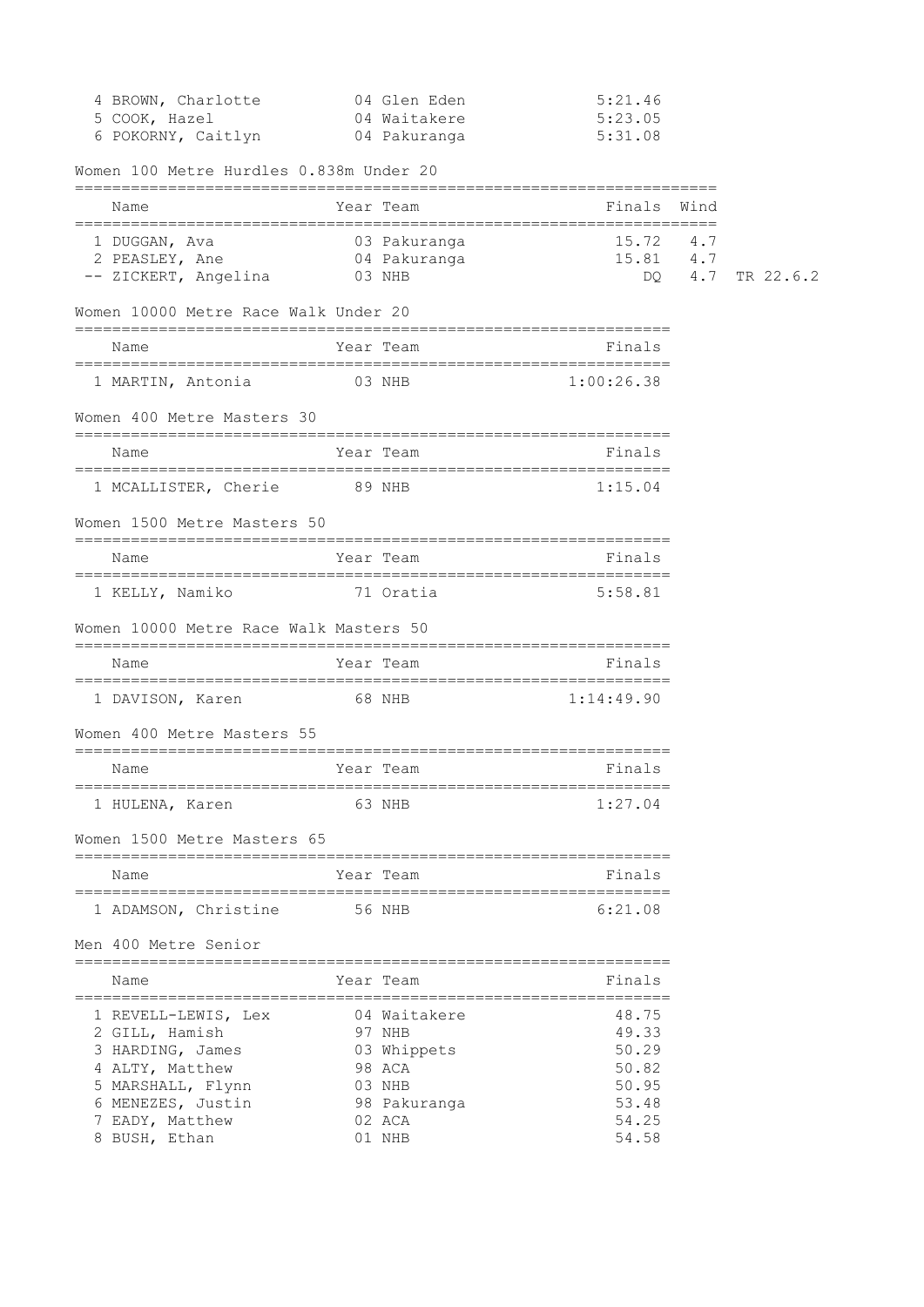# Men 1500 Metre Senior

| Name                                |        | Year Team       | Finals    |           |
|-------------------------------------|--------|-----------------|-----------|-----------|
| 1 PAINE, Jack                       |        | 01 Pakuranga    | 4:17.66   |           |
| 2 MCKAY, Andre                      |        | 02 Pakuranga    | 4:28.57   |           |
| 3 BAWA, Lakshay                     |        | 01 Pakuranga    | 4:28.64   |           |
| 4 WINDER, Ben                       |        | 78 Owairaka     | 4:34.41   |           |
| Men 110 Metre Hurdles 1.067m Senior |        |                 |           |           |
| Name                                |        | Year Team       | Finals    | Wind      |
| 1 HAWKINS, Joshua                   | 94 ACA |                 | 14.13 4.9 |           |
| 2 AUCAMP, Matthew                   |        | 00 Pakuranga    | 15.59 4.9 |           |
| 3 PHILLIPS, Ethan                   | 98 NHB |                 | 16.18 4.9 |           |
| Men 10000 Metre Race Walk Senior    |        |                 |           |           |
| Name                                |        | Year Team       | Finals    |           |
| -- HOHAIA, Lyndon                   |        | 67 RWA          | DQ.       | TR 54.7.1 |
| Men 400 Metre U20 Para              |        |                 |           |           |
| Name                                |        | Year Team       | Finals    |           |
| 1 MOVOLD, Jaden F00;T54 04 NHB      |        |                 | 1:09.02   |           |
| Men 1500 Metre Wheelchair U20 Para  |        |                 |           |           |
| Name                                |        | Year Team       | Finals    |           |
| 1 MOVOLD, Jaden F00; T54 04 NHB     |        |                 | 4:38.31   |           |
| Men 400 Metre Under 14              |        |                 |           |           |
| Name                                |        | Year Team       | Finals    |           |
| 1 BRADY, Connor                     |        | 09 Takapuna     | 1:04.46   |           |
| 2 O'DWYER, Sam                      |        | 09 Pakuranga    | 1:06.49   |           |
| 3 GUNDERSEN, Blake                  |        | 09 Pukekohe     | 1:07.21   |           |
| 4 LEE, Moojin                       |        | 09 Pakuranga    | 1:12.81   |           |
| 5 JESUDAS, Cyrus                    |        | 09 Papatoetoe   | 1:15.34   |           |
| -- HOWELL, Jacob                    |        | 09 Takapuna     | DQ.       | TR 16.8   |
| Men 1500 Metre Under 14             |        |                 |           |           |
| Name                                |        | Year Team       | Finals    |           |
| 1 MARTIN, Ivor                      |        | 09 Pt Chevalier | 4:59.38   |           |
| 2 BENAOUM, Louay                    |        | 10 Eastern      | 5:01.26   |           |
| 3 DAY, Harrison                     |        | 09 Pakuranga    | 5:13.82   |           |
| 4 HOWELL, Jacob                     |        | 09 Takapuna     | 5:15.17   |           |
| 5 LEE, Moojin                       |        | 09 Pakuranga    | 5:24.23   |           |

| Name                 | Year Team       | Finals  |
|----------------------|-----------------|---------|
| 1 MARTIN, Ivor       | 09 Pt Chevalier | 4:59.38 |
| 2 BENAOUM, Louay     | 10 Eastern      | 5:01.26 |
| 3 DAY, Harrison      | 09 Pakuranga    | 5:13.82 |
| 4 HOWELL, Jacob      | 09 Takapuna     | 5:15.17 |
| 5 LEE, Moojin        | 09 Pakuranga    | 5:24.23 |
| 6 GOUWS, Keagan      | 09 Pakuranga    | 5:28.40 |
| 7 KELLY, Kona        | 10 Oratia       | 5:31.14 |
| 8 MCGUINNESS, Oliver | 10 Pakuranga    | 5:35.92 |
| 9 SNOOK, Lachlan     | 09 Oratia       | 5:38.34 |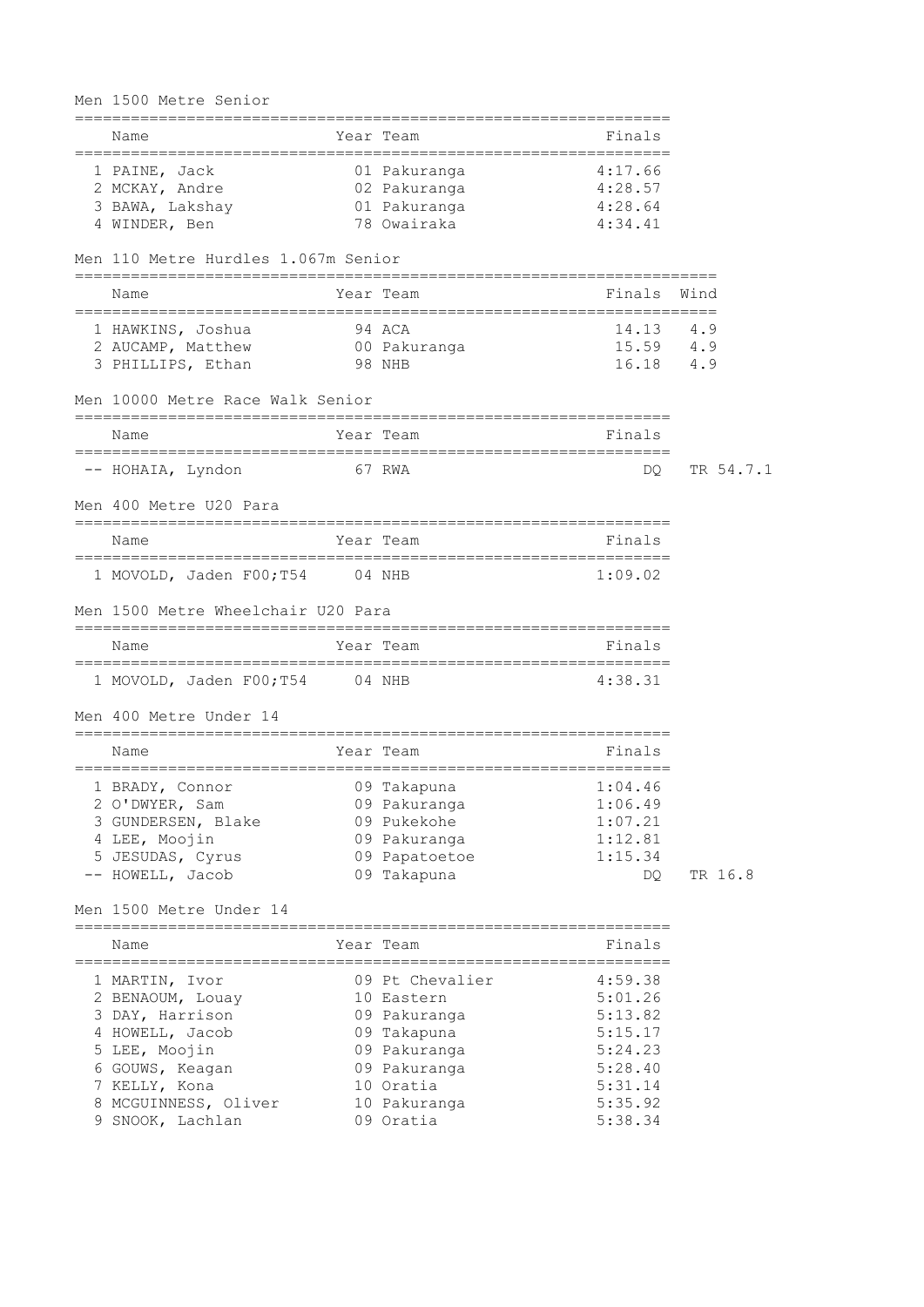## Men 80 Metre Hurdles 0.762m Under 14

| Name             | Year Team |                 | Finals Wind |     |
|------------------|-----------|-----------------|-------------|-----|
|                  |           |                 |             |     |
| 1 BRADY, Connor  |           | 09 Takapuna     | 13.71       | 3.9 |
| 2 WANG, Chace    |           | 09 Pakuranga    | 13.99       | 3.9 |
| 3 SU, Daequan    |           | 09 Pt Chevalier | 14.41       | 3.9 |
| 4 DUNNET, Piripi |           | 09 Manurewa     | 17.01       | 39  |

#### Men 400 Metre Under 16

| Name                   | Year Team       | Finals  | H#            |
|------------------------|-----------------|---------|---------------|
| 1 WALLACE, Timothy     | 07 Pakuranga    | 57.07   |               |
| 2 PLATTS, Aidan        | 08 Papakura     | 57.35   |               |
| 3 CHEMLEV, Martin      | NHB             | 59.94   |               |
| 4 SULU-KIRIPATI, Isaac | 08 Papatoetoe   | 1:00.06 | $\mathcal{P}$ |
| 5 PATCHELL, Jesse      | 07 Pakuranga    | 1:03.82 |               |
| 6 WINWOOD, Ouinn       | 08 Pt Chevalier | 1:03.83 | $\mathcal{P}$ |
| 7 RAWAT, Toesh         | 08 Pakuranga    | 1:07.16 | $\mathcal{L}$ |
| 8 HARDWICK, Harry      | 08 Lynndale     | 1:10.82 |               |

#### Men 1500 Metre Under 16

================================================================ Name **South Strain Team** Primals Finals

| 1 STEEDMAN, Alfie       |  | 4:15.63                                                                                                                                                                          |
|-------------------------|--|----------------------------------------------------------------------------------------------------------------------------------------------------------------------------------|
| 2 ERIKSON, Jack         |  | 4:16.85                                                                                                                                                                          |
| 3 RICHARDSON, Charlie   |  | 4:20.44                                                                                                                                                                          |
| 4 MOSS, Ouinn           |  | 4:20.62                                                                                                                                                                          |
| 5 MAUNDER, Jamie        |  | 4:31.87                                                                                                                                                                          |
| 6 BOULTON, Connor       |  | 4:32.96                                                                                                                                                                          |
| 7 OXFORD, Ben           |  | 4:44.73                                                                                                                                                                          |
| 8 YU, Brook             |  | 4:51.38                                                                                                                                                                          |
| 9 GELDENHUYS, Christian |  | 4:54.08                                                                                                                                                                          |
| 10 FORSYTH, Charlie     |  | 5:00.38                                                                                                                                                                          |
| 11 KELLY, Nikko         |  | 5:06.13                                                                                                                                                                          |
| 12 HARDWICK, Harry      |  | 5:18.11                                                                                                                                                                          |
| 13 EARL, Tommy          |  | 5:19.58                                                                                                                                                                          |
|                         |  | 07 NHB<br>07 ACA<br>07 ACA<br>08 Ellerslie<br>07 Takapuna<br>07 Pakuranga<br>08 Pakuranga<br>07 Lynndale<br>08 Pakuranga<br>08 Ellerslie<br>08 Oratia<br>08 Lynndale<br>07 Hatea |

#### Men 100 Metre Hurdles 0.838m Under 16 Interprovincials Non-championship

| Name            | Year Team |              | Finals Wind |     |  |  |  |
|-----------------|-----------|--------------|-------------|-----|--|--|--|
|                 |           |              |             |     |  |  |  |
| 1 PEASLEY, Luan |           | 06 Pakuranga | 14.38       | 5.3 |  |  |  |
| 2 WARD, Ben     |           | 06 Pakuranga | 14.43       | 5.3 |  |  |  |
| 3 WRIGHT, Rocky |           | 06 Manurewa  | 15.39       | 5.3 |  |  |  |
| 4 BROWN, Hunter |           | 06 Pakuranga | 18.76       | 5.3 |  |  |  |

#### Men 100 Metre Hurdles 0.838m Under 16

| Name                 | Year Team    | Finals Wind |     |
|----------------------|--------------|-------------|-----|
|                      |              |             |     |
| 1 LANGLEY, Benjamin  | 07 Ellerslie | 14.91       | 6.2 |
| 2 RETFORD, Noah      | 07 Pakuranga | 15.23       | 6.2 |
| 3 MULLENS, Daniel    | 07 Pakuranga | 15.75       | 6.2 |
| 4 FAIRCLOUGH, Benjie | 07 Waitakere | 16.57       | 62  |

## Men 400 Metre Under 18

| Name             |  | Year Team    | Finals H# |  |
|------------------|--|--------------|-----------|--|
|                  |  |              |           |  |
| 1 TRATHEN, James |  | 06 Pakuranga | 52621     |  |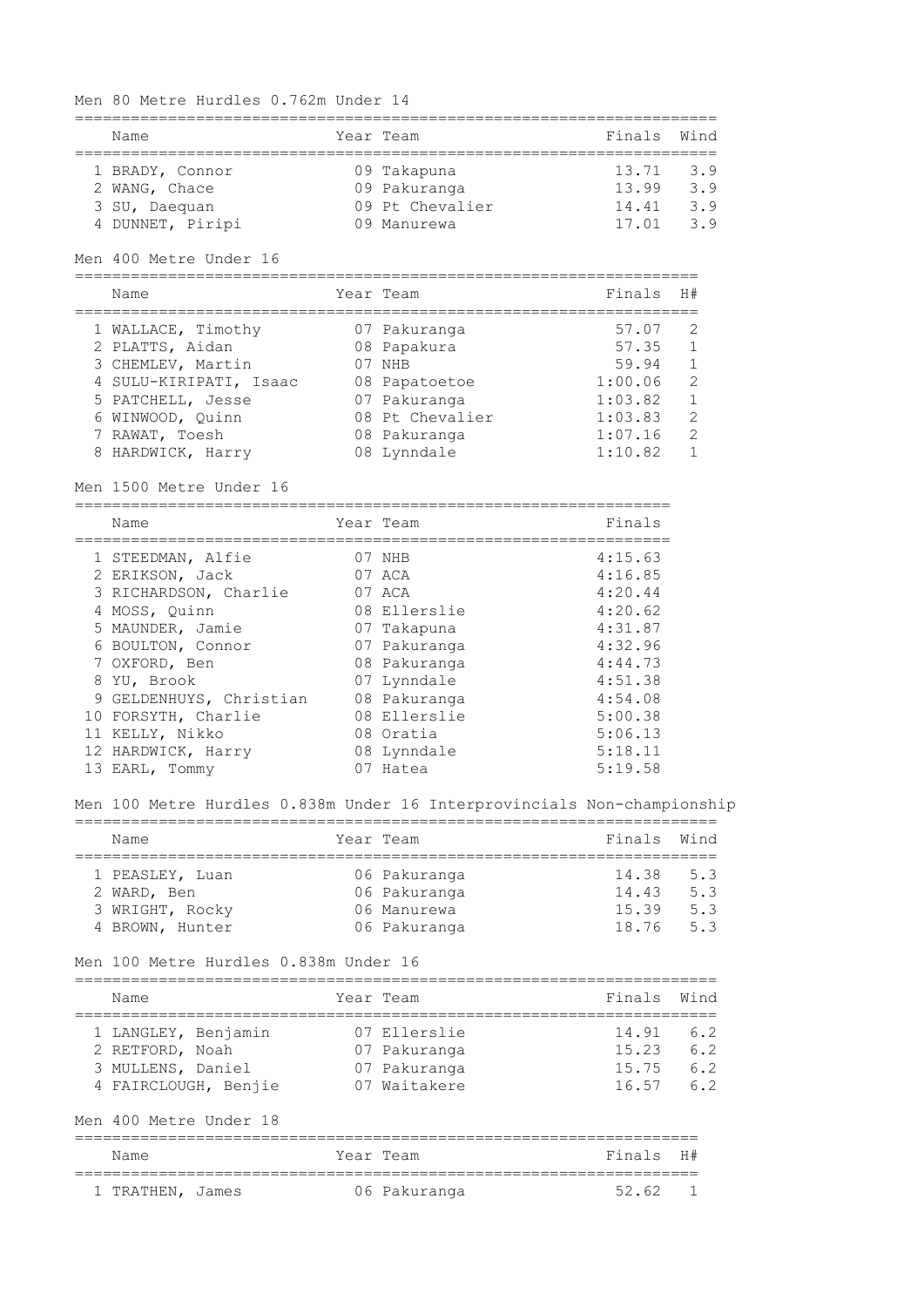| 2 TAYLOR, Kadin            | 06 Waitakere | 53.06   |               |
|----------------------------|--------------|---------|---------------|
| 3 BERMAN, Joe              | 05 Waitakere | 53.68   | $\mathcal{P}$ |
| 4 COTTERILL, Kahurangi     | 06 Waitakere | 53.93   |               |
| 5 PLATTS, Blake            | 05 Papakura  | 57.93   |               |
| 6 RICHARDSON-MILLER, Kegan | 05 NHB       | 58.81   | $\mathcal{D}$ |
| 7 MULLINS, Kalani          | 06 Waitakere | 1:02.37 |               |

# Men 1500 Metre Under 18

================================================================

| Name                   | Year Team    | Finals  |
|------------------------|--------------|---------|
| 1 MAUNDER, Cameron     | 05 Takapuna  | 4:05.13 |
| 2 FORD, James          | 05 Takapuna  | 4:05.19 |
| 3 DE VAAL, Christian   | 05 Pakuranga | 4:05.48 |
| 4 CALONNE, Etienne     | 05 NHB       | 4:08.69 |
| 5 O'DWYER, Zach        | 06 Pakuranga | 4:13.83 |
| 6 CUDBY, Luke          | 06 NHB       | 4:14.18 |
| 7 MORA, Jamie          | 05 Pakuranga | 4:16.93 |
| 8 DAVIES, Nick         | 05 Takapuna  | 4:19.14 |
| 9 MATSON, Roman        | 05 NHB       | 4:21.56 |
| 10 FITZPATRICK, Robert | 06 Papakura  | 4:31.41 |
| 11 HARRISON, Finn      | 06 Pakuranga | 4:34.71 |
| 12 HEWITT, Jacob       | 06 Glen Eden | 4:42.81 |
| 13 COWAN, Thomas       | 05 NHB       | 4:51.83 |
| 14 MCMILLAN, Elijah    | 06 Pakuranga | 5:31.68 |

#### Men 110 Metre Hurdles 0.914m Under 18

| Name                 | Year Team    | Finals Wind |                               |
|----------------------|--------------|-------------|-------------------------------|
|                      |              |             |                               |
| 1 DUNN, Joseph       | 05 Papakura  | 14.82       | 3.4                           |
| 2 MCKENZIE, Liam     | 05 Pakuranga | 16.41       | 3.4                           |
| 3 KHOTHISEN, Aphicha | 05 Lynndale  | 19.92       | $\mathbf{3} \cdot \mathbf{4}$ |
| 4 MAULVURFS, Maksis  | 06 Lynndale  | 20.98       | $\beta$ . 4                   |

## Men 400 Metre Under 20

| Name          |  | Year Team           | Finals |
|---------------|--|---------------------|--------|
|               |  |                     |        |
| 1 BOTHA, Dirk |  | 03 Palmerston North | 5337   |

## Men 1500 Metre Under 20

| Name                                                                                           | Year Team                                                             | Finals                                              |
|------------------------------------------------------------------------------------------------|-----------------------------------------------------------------------|-----------------------------------------------------|
| 1 BARRY, Tomas<br>2 CODYRE, Ronan<br>3 CLEMENTS, Luke<br>4 MAWSON, George<br>5 TANASIRI, Ethan | 04 ACA<br>04 Pakuranga<br>04 Whippets<br>04 Glen Eden<br>04 Pakuranga | 4:06.46<br>4:08.78<br>4:20.63<br>4:35.46<br>4:36.88 |
| Men 1500 Metre Masters 35                                                                      |                                                                       |                                                     |

| Name             |  | Year Team | Finals  |
|------------------|--|-----------|---------|
| 1 HITCHCOCK, Tim |  | 84 Weslev | 4:33.30 |

# Men 1500 Metre Masters 40

| Name          |                 | Year Team   | Finals    |
|---------------|-----------------|-------------|-----------|
| 1 MACE, Simon |                 | 77 Owairaka | $4.28$ 81 |
|               | 2 HALE, Michael | 80 Wesley   | 4.5149    |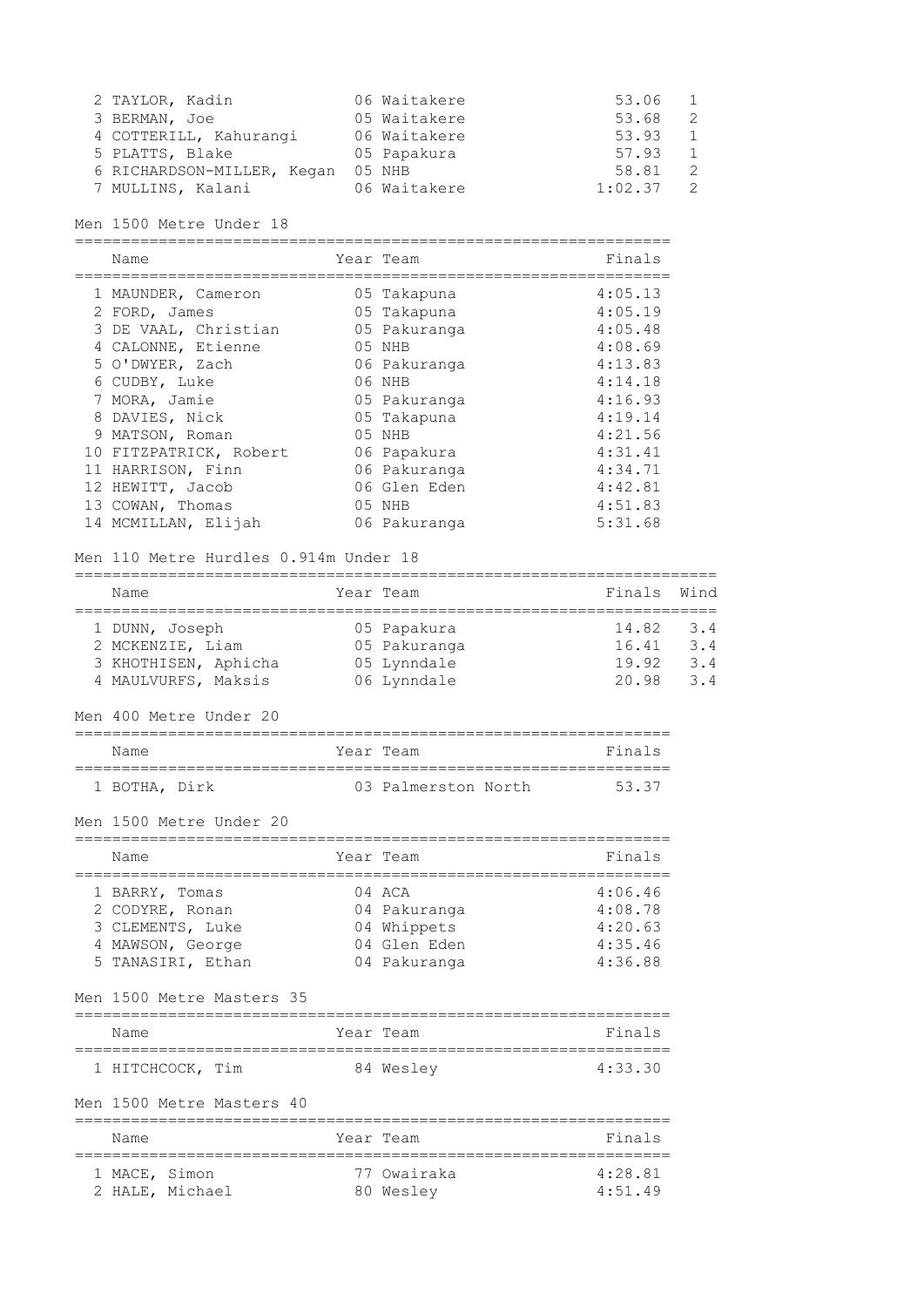| 3 HITCHCOCK, Simon<br>4 GOUWS, Jacques                                                         |        | 78 Wesley<br>77 Pakuranga                                   | 5:10.51<br>5:51.26                                  |      |
|------------------------------------------------------------------------------------------------|--------|-------------------------------------------------------------|-----------------------------------------------------|------|
| Men 400 Metre Masters 45                                                                       |        |                                                             |                                                     |      |
| ====================================<br>Name                                                   |        | Year Team                                                   | --------------------<br>Finals                      |      |
| 1 HOLROYD, Wayne                                                                               | 76 NHB |                                                             | 55.62                                               |      |
| Men 400 Metre Masters 50                                                                       |        |                                                             |                                                     |      |
| Name                                                                                           |        | Year Team                                                   | Finals                                              |      |
| 1 FAIRCLOUGH, Lee<br>2 HARGREAVES, Steven 69 Pakuranga                                         |        | 70 Waitakere                                                | 56.77<br>58.63                                      |      |
| Men 1500 Metre Masters 50                                                                      |        |                                                             |                                                     |      |
| Name                                                                                           |        | Year Team                                                   | Finals                                              |      |
| 1 DANIELS, Sasha<br>2 KELLY, Shaun<br>3 MORRISON, Tim<br>4 EARL, Adrian<br>5 BLACKWELL, Darren |        | 71 ACA<br>68 Oratia<br>69 Owairaka<br>68 Owairaka<br>70 NHB | 4:38.39<br>5:03.29<br>5:15.15<br>5:17.46<br>5:19.75 |      |
| Men 1500 Metre Masters 65                                                                      |        |                                                             |                                                     |      |
| Name                                                                                           |        | Year Team                                                   | Finals                                              |      |
| 1 BOYD, Greg                                                                                   |        | 56 NHB                                                      | 6:11.92                                             |      |
| Men 80 Metre Hurdles 0.762m Masters 75                                                         |        |                                                             |                                                     |      |
| Name                                                                                           |        | Year Team                                                   | Finals                                              | Wind |
| 1 ANSTISS, David                                                                               | 45 NHB |                                                             | 17.11                                               | 3.9  |

# **Field**

Women Triple Jump Senior ===================================================================== Name **The Year Team Finals** Wind ===================================================================== 1 EDGAR-NEMEC, Elena 00 NHB 11.15m 6.6 X(3.3) X(1.7) 11.15m(6.6) 10.87m(5.1) 10.88m(3.9) 10.63m(2.7) 2 SPEER, Jamie 99 Waitakere 10.78m 4.5 10.78m(4.5) 10.75m(7.1) 9.64m(5.0) 10.65m(4.0) - 3 CHAPPELL, Maxine 98 Waitakere 10.17m 3.6 10.17m(3.6) 9.82m(3.1) 9.85m(3.3) 9.79m(5.8) 10.12m(6.9) 10.03m(4.1) Women Discus 1kg Senior ================================================================ Name Year Team Name Finals ================================================================ 1 KEENAN, TeRina 30 Waitakere 53.58m 50.81m X 53.58m 50.69m X X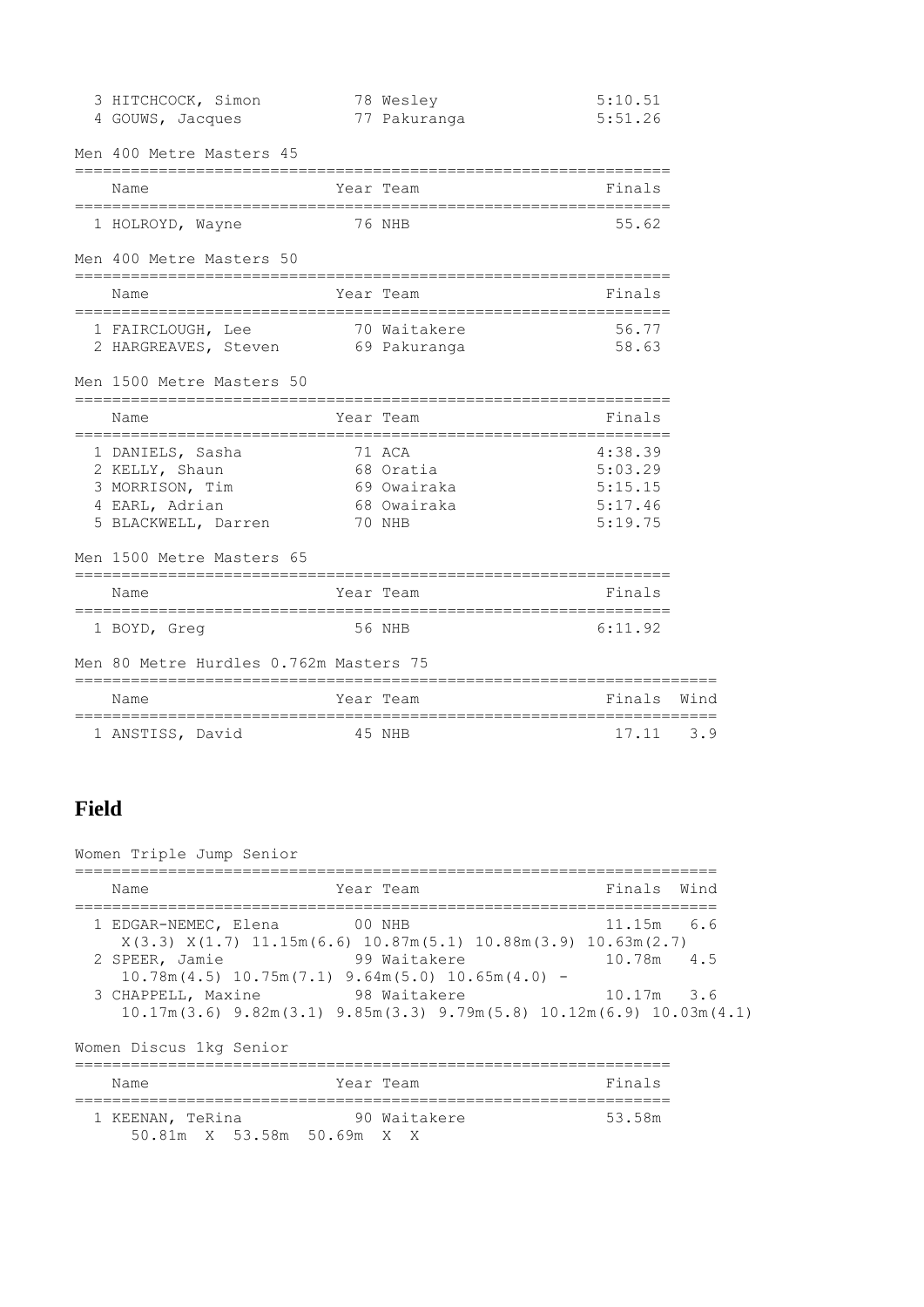| Women Discus U17 Para                                                                                                             |                               |     |
|-----------------------------------------------------------------------------------------------------------------------------------|-------------------------------|-----|
| Year Team<br>Name                                                                                                                 | Finals                        |     |
| 1 GARDINER-HALL, Charli F3 07 Waiuku<br>18.72m 17.85m 17.65m X X 17.82m                                                           | 18.72m                        |     |
| Women Triple Jump Under 14                                                                                                        | ============================= |     |
| Name<br>Year Team                                                                                                                 | Finals Wind                   |     |
| 1 EARLEY, Madison 09 Waitakere                                                                                                    | $9.18m$ $3.3$                 |     |
| $8.69m(3.1)$ $9.13m(2.8)$ $9.18m(3.3)$ $8.98m(4.1)$<br>2 BOWDEN, Kenzie 69 NHB<br>$8.20m(4.1)$ $8.34m(4.2)$ $8.37m(5.6)$ $X(2.9)$ | 8.37m 5.6                     |     |
| Women Discus 1kg Under 14                                                                                                         |                               |     |
| Year Team<br>Name                                                                                                                 | Finals                        |     |
| 09 NHB<br>1 TIRADO, Fernanda                                                                                                      | 29.86m                        |     |
| 26.92m X 29.86m X<br>2 ASIATA, Francesca-Lee 09 Manurewa                                                                          | 28.67m                        |     |
| 24.85m  28.64m  28.67m  X<br>3 MCMANUS, Hannah 09 Waitakere                                                                       | 24.29m                        |     |
| X 22.50m 23.53m 24.29m<br>4 FOX, Ashleigh 09 NHB                                                                                  | 21.91m                        |     |
| X 21.66m 21.91m 19.87m<br>5 KOOLE, Veronique 69 Pakuranga                                                                         | 17.30m                        |     |
| $8.25m \t X \t 17.30m -$<br>6 'ISILELI-FO'OU, Mele-'Of 10 Lynndale<br>X X 10.81m X                                                | 10.81m                        |     |
| Women Triple Jump Under 16                                                                                                        |                               |     |
| Year Team<br>Name                                                                                                                 | Finals Wind                   |     |
| 07 Cambridge<br>1 WOOD, Amelie                                                                                                    | $10.42m$ 3.4                  |     |
| $X(8.0)$ 10.27m $(4.9)$ 10.42m $(3.4)$ $X(5.6)$<br>2 MAKOARE, Mia<br>07 Pakuranga                                                 | 9.98m                         | 8.7 |
| $9.92m(2.7)$ $9.98m(8.7)$ $9.60m(2.4)$ $9.65m(2.4)$<br>3 RISEBOROUGH, Mulan<br>07 Takapuna                                        | $9.80m$ 5.3                   |     |
| $9.58m(0.1)$ $9.80m(5.3)$ $9.52m(3.2)$ $9.10m(3.8)$<br>08 Eastern<br>4 MOYLE, Sienna                                              | $8.93m$ $3.3$                 |     |
| 8.76m (2.1) 8.93m (3.3) 0.89m (6.6) 7.81m (4.9)<br>08 Lynndale<br>5 HAIGH, Isabella                                               | $8.82m$ 3.9                   |     |
| $8.15m(3.2)$ $8.82m(3.9)$ $8.11m(4.6)$ $8.35m(3.6)$<br>07 Pukekohe<br>6 MARX, Angela<br>7.70m(4.5) X(0.6) 8.77m(5.5) X(5.5)       | $8.77m$ 5.5                   |     |
| Women Discus 1kg Under 16                                                                                                         |                               |     |
| Name<br>Year Team                                                                                                                 | Finals                        |     |
| 07 Takapuna<br>1 HALLIE, Kate                                                                                                     | 43.20m                        |     |
| 33.94m 43.20m 41.00m<br>X.<br>2 MARITZ, Karmen-Elizabeth<br>08 NHB                                                                | 39.77m                        |     |
| 30.22m 39.77m X X<br>3 SKELTON FAGAIAVA, Chitar 07 Papatoetoe<br>X 35.94m X 30.99m                                                | 35.94m                        |     |

4 ATOAGA, Savannah 07 Papatoetoe 34.01m

X X 34.01m 30.96m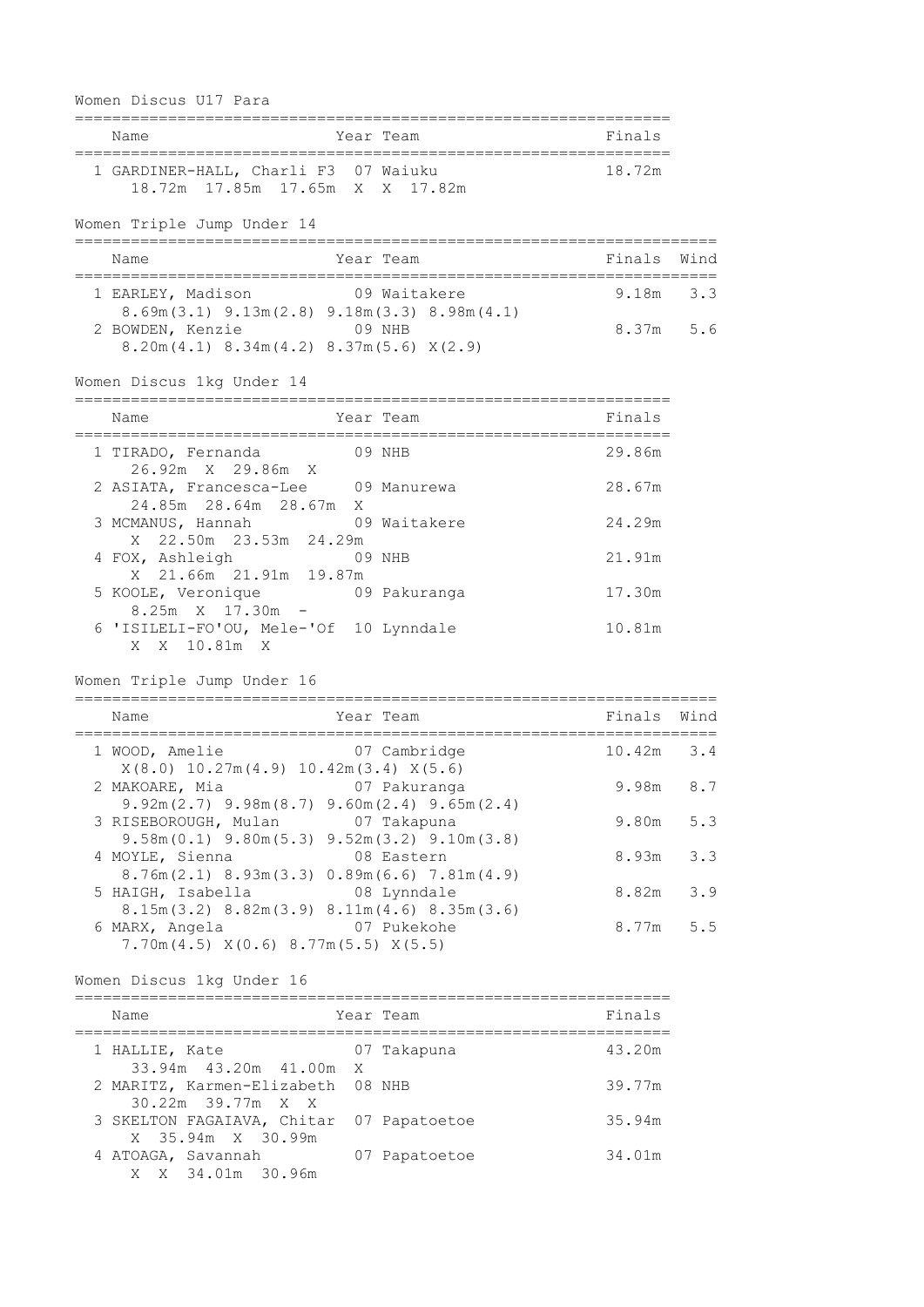| 5 WOOD, Amelie                                                                                               | 07 Cambridge                          | 31.01m      |      |
|--------------------------------------------------------------------------------------------------------------|---------------------------------------|-------------|------|
| X 30.32m X 31.01m<br>6 STOWERS, Eva                                                                          | 08 NHB                                | 29.62m      |      |
|                                                                                                              | 27.88m                                |             |      |
| 7 CAFFERY, Nora<br>26.73m 27.57m X X                                                                         | 07 Manurewa                           | 27.57m      |      |
| 8 STOWERS, Marina<br>21.91m  21.63m  24.71m                                                                  | 08 NHB<br>19.52m                      | 24.71m      |      |
| 9 UTA'ATU, Sophie-lee<br>X 18.79m 22.99m                                                                     | 08 Papatoetoe                         | 22.99m      |      |
| 10 GEAR, Lisa<br>X 21.66m X                                                                                  | 08 Takapuna                           | 21.66m      |      |
| 11 KAMO, Kaliyah<br>21.48m X X                                                                               | 08 Manurewa                           | 21.48m      |      |
| -- LAM, Arnika<br>X X X                                                                                      | 08 Papatoetoe                         | NΜ          |      |
| Women Triple Jump Under 18                                                                                   |                                       |             |      |
| Name                                                                                                         | Year Team                             | Finals Wind |      |
| 1 MACLENNAN, Evie 65 Papakura<br>9.90m (3.3) $10.13m(3.8)$ 9.55m (5.1) $X(4.3)$ $X(3.8)$ 9.83m (5.5)         |                                       | 10.13m 3.8  |      |
| Women Discus 1kg Under 18                                                                                    |                                       |             |      |
| Name<br>-------------------------------------                                                                | Year Team<br>======================== | Finals      |      |
| 1 KENNELLY, Suzannah 06 Papatoetoe<br>41.33m X 39.76m 36.89m 37.60m X                                        |                                       | 41.33m      |      |
| 2 MAKA, Rina<br>39.10m 39.05m 30.00m X X 39.88m                                                              | 06 WETA                               | 39.88m      |      |
| 3 SIAOPO, Fiona 600 06 Waitakere<br>33.22m 30.45m X 31.76m X X                                               |                                       | 33.22m      |      |
| 4 LEWIS, Taya<br>X 21.07m X X X X                                                                            | 05 ACA                                | 21.07m      |      |
| 5 NASH, Jodie<br>X 10.12m                                                                                    | 06 Takapuna                           | 10.12m      |      |
| Women Triple Jump Under 20                                                                                   |                                       |             |      |
| Name                                                                                                         | Year Team                             | Finals      | Wind |
| 03 NHB<br>1 PRINT, Charlotte<br>$9.42m(6.4)$ $9.42m(5.7)$ $X(4.0)$ $9.70m(7.9)$ $X(7.4)$ $X(7.0)$            |                                       | 9.70m       | 7.9  |
| Women Discus 1kg Under 20                                                                                    |                                       |             |      |
| Name                                                                                                         | Year Team                             | Finals      |      |
| 1 RANKIN-CHI TAR, Natalia 04 Papatoetoe<br>40.48m 48.05m X 47.79m X X                                        |                                       | 48.05m      |      |
| 2 RICHARDSON, Caitlin<br>21.79m X X X 21.19m 22.56m                                                          | 04 Waitakere                          | 22.56m      |      |
| Women Triple Jump Masters 30<br>===============================                                              |                                       |             |      |
| Name                                                                                                         | Year Team                             | Finals      | Wind |
| 1 ISMAGILOVA, Diana 90 NHB<br>$10.53m(4.7)$ $11.15m(7.8)$ $11.42m(2.6)$ $10.95m(5.0)$ $X(5.1)$ $11.59m(2.8)$ |                                       | 11.59m      | 2.8  |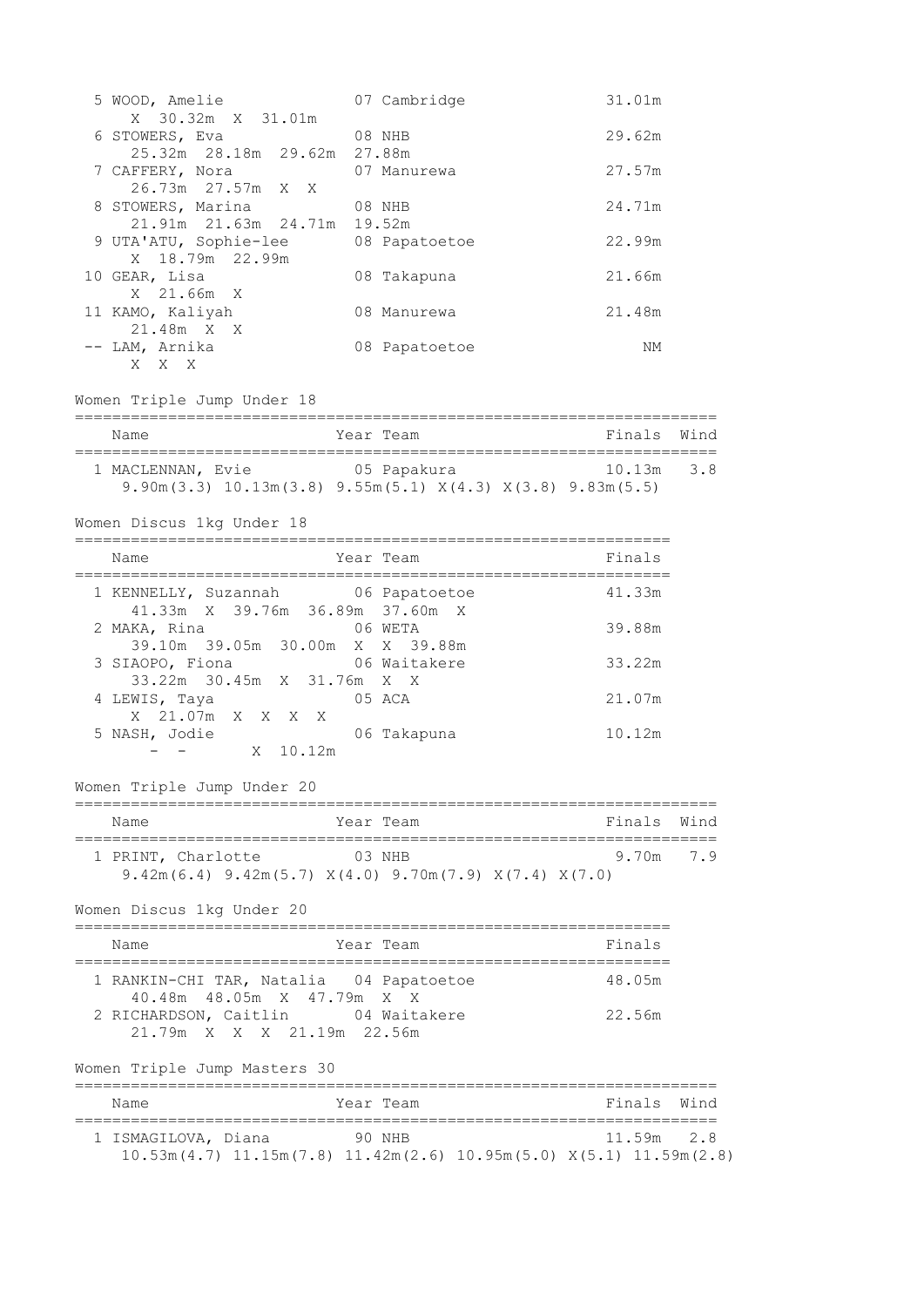| Women Discus 1kg Masters 35                                                                                                                               |        |                                   |             |     |
|-----------------------------------------------------------------------------------------------------------------------------------------------------------|--------|-----------------------------------|-------------|-----|
| Name                                                                                                                                                      |        | Year Team                         | Finals      |     |
| 1 KARENA, Louisa<br>X 21.01m 27.68m X 26.35m X                                                                                                            |        | 86 Papakura                       | 27.68m      |     |
| 2 FREE, Melissa 63 Takapuna<br>23.73m 23.46m X 23.74m 23.25m X                                                                                            |        |                                   | 23.74m      |     |
| Men Triple Jump Senior                                                                                                                                    |        | --------------------------------- |             |     |
| Name                                                                                                                                                      |        | Year Team<br>============         | Finals Wind |     |
| 1 THOMSON, Scott                                                                                                                                          |        | 92 ACA                            | 14.33m      | 6.6 |
| $X(4.1)$ 14.33m(6.6) $X(3.7)$ $X(2.2)$ $X(4.9)$ $X(5.1)$<br>2 LEUNG, Edwin Kwok Hin 96 ACA<br>$X(1.8)$ 13.65m(6.3) $X(4.9)$ $X(4.4)$ $X(5.1)$ 13.30m(5.0) |        |                                   | 13.65m 6.3  |     |
| 3 PARKER, Blake 02 NHB<br>$10.80m(3.0)$ $10.80m(5.4)$ $10.88m(7.1)$ $10.84m(6.4)$ $10.99m(3.3)$ $11.00m(3.4)$                                             |        |                                   | 11.00m 3.4  |     |
| Men Discus 2kg Senior                                                                                                                                     |        |                                   |             |     |
| Name                                                                                                                                                      |        | Year Team                         | Finals      |     |
| 1 AUCAMP, Matthew<br>22.71m X X 32.19m 36.57m X                                                                                                           |        | 00 Pakuranga                      | 36.57m      |     |
| 2 THORPE, Stephen<br>X 34.71m 33.61m X X X                                                                                                                | 02 NHB |                                   | 34.71m      |     |
| 3 PHILLIPS, Ethan 98 NHB<br>X 28.48m X 29.52m X 32.43m                                                                                                    |        |                                   | 32.43m      |     |
| Men Triple Jump Under 14                                                                                                                                  |        |                                   |             |     |
| Name                                                                                                                                                      |        | Year Team                         | Finals Wind |     |
| 1 GONZALES, Jy<br>10 Lynndale<br>$7.62m(4.1)$ $X(3.4)$ $8.20m(6.6)$                                                                                       |        |                                   | 8.20m 6.6   |     |
| 2 SU, Daequan<br>X(5.1) X(0.8) 7.97m(5.2)                                                                                                                 |        | 09 Pt Chevalier                   | $7.97m$ 5.2 |     |
| Men Discus 1kg Under 14                                                                                                                                   |        |                                   |             |     |
| Name                                                                                                                                                      |        | Year Team                         | Finals      |     |
| 1 BURNS, Jack                                                                                                                                             |        | 09 Pt Chevalier                   | 38.48m      |     |
| X 38.48m X X<br>2 CAFFERY, Leyon                                                                                                                          |        | 10 Manurewa                       | 34.60m      |     |
| 34.60m 32.24m 24.78m 33.40m<br>3 OLSEN, Kaian                                                                                                             |        | 09 Waitakere                      | 32.12m      |     |
| 31.80m X 32.12m X<br>4 O'DWYER, Sam                                                                                                                       |        | 09 Pakuranga                      | 28.23m      |     |
| 28.23m  26.40m  X  25.92m<br>5 BRADY, Connor<br>X 27.48m -                                                                                                |        | 09 Takapuna                       | 27.48m      |     |
| 6 HOWELL, Jacob<br>24.60m X X 18.61m                                                                                                                      |        | 09 Takapuna                       | 24.60m      |     |
| 7 SMAL, Drew<br>19.65m 13.59m 17.77m 13.63m                                                                                                               |        | 09 Pakuranga                      | 19.65m      |     |
| 8 SU, Daequan<br>17.87m  19.41m                                                                                                                           |        | 09 Pt Chevalier                   | 19.41m      |     |
| 9 GUNDERSEN, Blake<br>X 17.20m X                                                                                                                          |        | 09 Pukekohe                       | 17.20m      |     |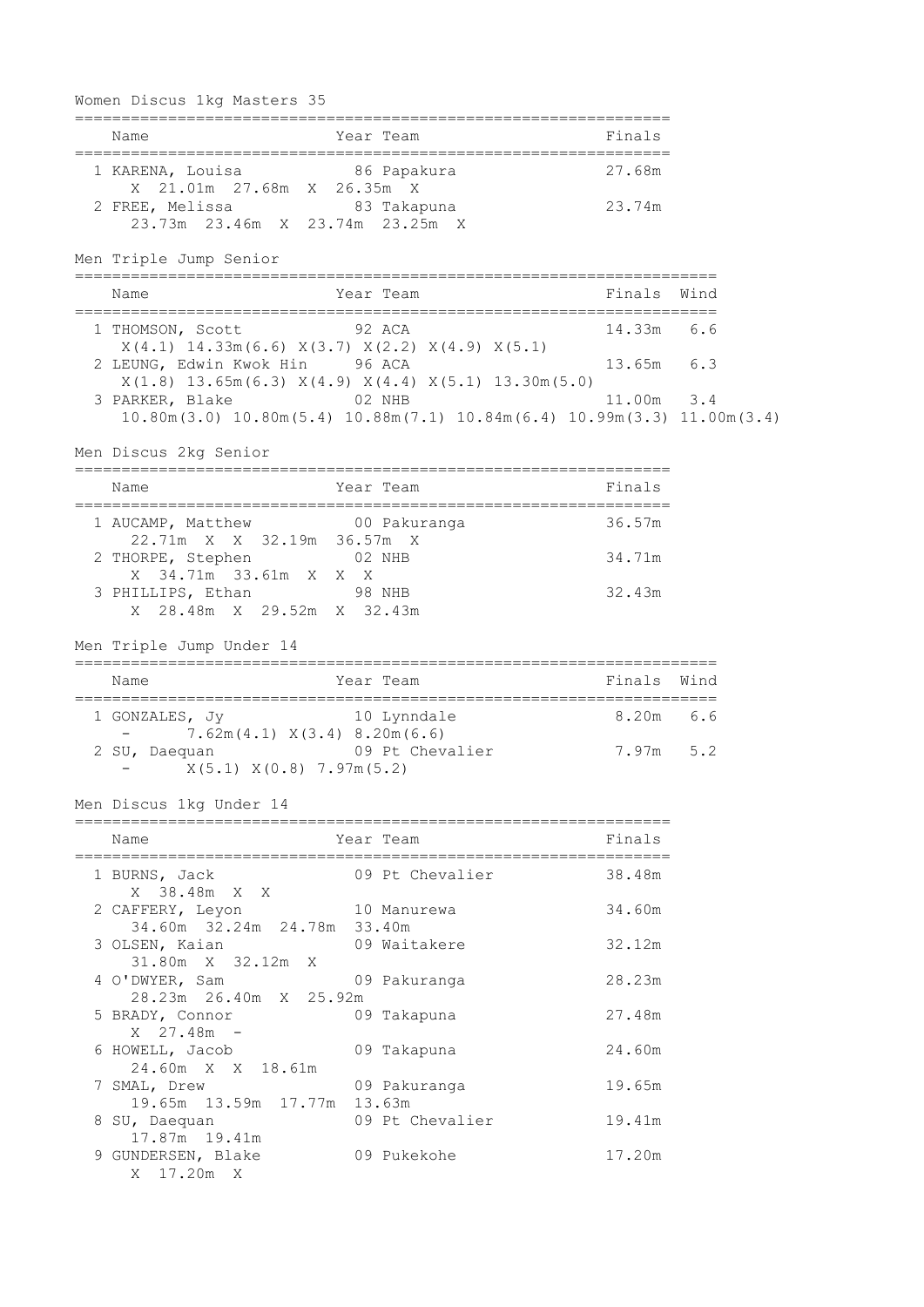| 10 HARDWICK, George      | 10 Lynndale   | 12.74m |
|--------------------------|---------------|--------|
| 12.74m X 11.85m          |               |        |
| 11 GOUWS, Keagan         | 09 Pakuranga  | 12.49m |
| $X = 12.49m -$           |               |        |
| 12 JESUDAS, Cyrus        | 09 Papatoetoe | 12.05m |
| 12.05m X 9.42m           |               |        |
| -- HARRIS-TAVITA, Calvin | 09 Pakuranga  | NΜ     |
|                          |               |        |

Men Triple Jump Under 16

| Name                                                    | Year Team                                                                        | Finals Wind   |  |
|---------------------------------------------------------|----------------------------------------------------------------------------------|---------------|--|
| 1 BOWDEN, Zhan                                          | 07 NHB<br>$10.57$ m $(5.7)$ $10.19$ m $(2.3)$ $10.12$ m $(4.3)$ $9.89$ m $(4.3)$ | $10.57m$ 5.7  |  |
| 2 GONZALES, TV<br>$X(3,1)$ 9.71m $(2,7)$ 10.01m $(3,8)$ | 08 Lynndale                                                                      | $10.01m$ 3.8  |  |
| 3 SU, Benaiah<br>X(4.6) X(3.6) 8.43m(6.1)               | 08 Pt Chevalier                                                                  | $8.43m$ $6.1$ |  |
|                                                         |                                                                                  |               |  |

Men Discus 1.25kg Under 16

| Name                                    | Year Team       | Finals |
|-----------------------------------------|-----------------|--------|
| 1 MAKA, Troy                            | 08 WETA         | 38.68m |
| 38.68m X 34.24m 37.03m                  |                 |        |
| 2 LAWSON, Callum 07 Papakura            |                 | 36.98m |
| 31.90m 29.43m 32.01m 36.98m             |                 |        |
| 3 MULLENS, Daniel 67 Pakuranga          |                 | 34.63m |
| 28.41m 34.63m 34.37m X                  |                 |        |
| 4 PUPUKE-ROBATI, Kingston 08 Papatoetoe |                 | 31.22m |
| X X 31.22m X                            |                 |        |
| 07 Waitakere<br>5 HARDY, Alex           |                 | 31.00m |
| 26.50m 27.83m 31.00m 26.64m             |                 |        |
| 6 SU, Benaiah                           | 08 Pt Chevalier | 26.65m |
| $26.65m -$                              |                 |        |
| 7 SULU-KIRIPATI, Isaac 08 Papatoetoe    |                 | 25.67m |
| X X 20.46m 25.67m                       |                 |        |
| 8 YU, Brook                             | 07 Lynndale     | 24.29m |
| X 22.97m X 24.29m                       |                 |        |
|                                         |                 | 19.80m |
| 9 GONZALES, Ty                          | 08 Lynndale     |        |
| $19.80m -$                              |                 |        |
| 10 GILBERT, Duke                        | 08 Lynndale     | 14.35m |
| 14.35m X 13.57m X                       |                 |        |

Men Triple Jump Under 18

===================================================================== Name **South States Area** Year Team **Manual States Contracts** Finals Wind ===================================================================== 1 PARANIHI, Kaelan 05 Pukekohe 13.01m 3.9 13.01m(3.9) X(5.3) 12.89m(5.2) 12.44m(3.4) - 2 KHOTHISEN, Aphicha 05 Lynndale 11.31m 5.3  $11.11\text{m}(6.6)$   $10.89\text{m}(5.2)$   $11.31\text{m}(5.3)$   $10.78\text{m}(7.2)$   $11.11\text{m}(3.9)$   $10.71\text{m}(4.2)$  3 MAULVURFS, Maksis 06 Lynndale 9.84m 5.9 9.81m(5.3) 9.84m(5.9) 9.79m(6.3) 9.47m(7.6) 8.87m(3.4) 9.40m(5.4) Men Discus 1.5kg Under 18 ================================================================ Name Year Team Finals ================================================================

 1 MAKA, Percy 05 WETA 53.58m X 42.51m 43.03m 48.80m X 53.58m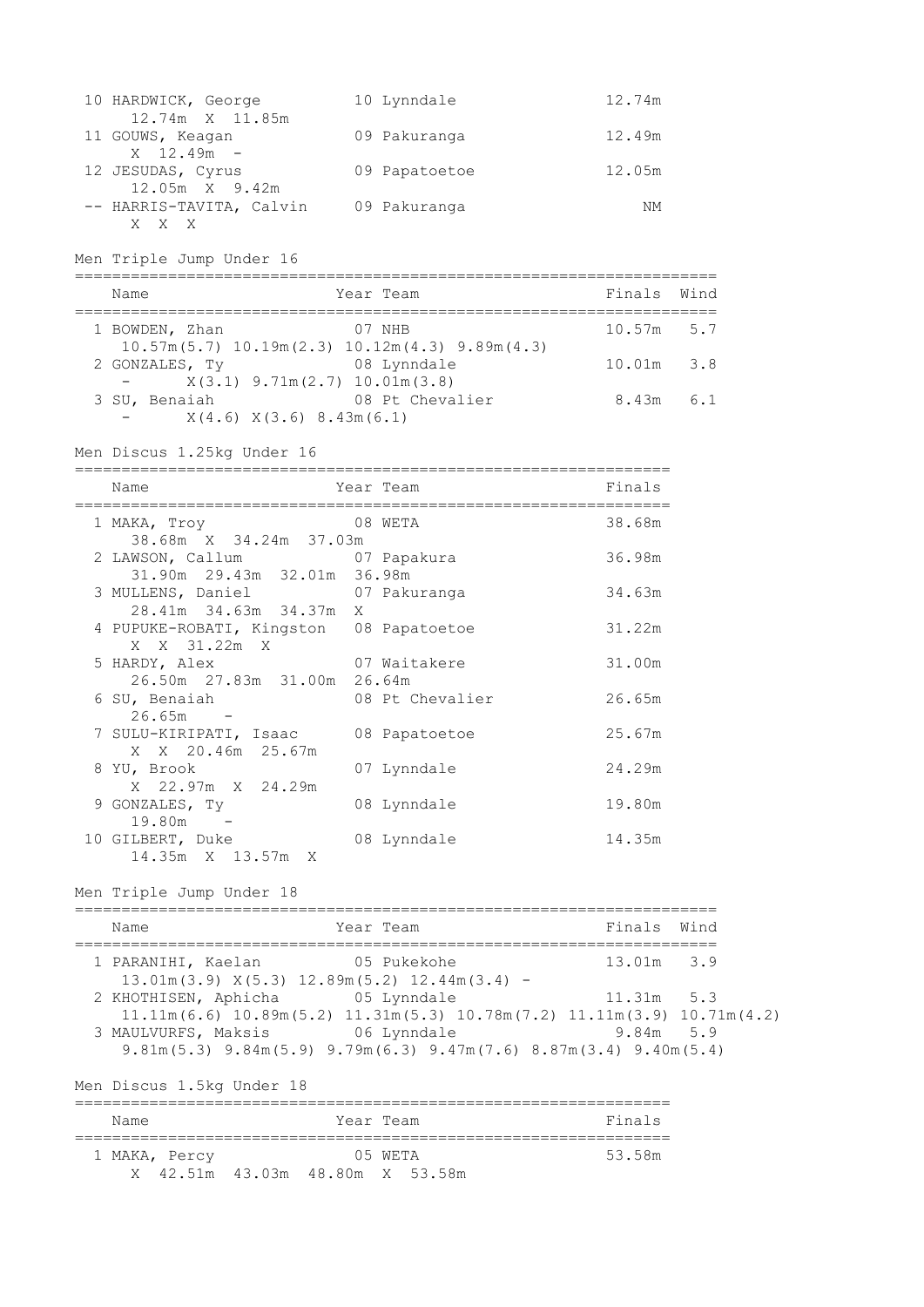| 2 SEFO, Blessing 05 Waitakere<br>X 42.18m 52.08m X 50.16m X                                                 | 52.08m                   |      |
|-------------------------------------------------------------------------------------------------------------|--------------------------|------|
| 3 SMAL, Antonie 106 Pakuranga                                                                               | 34.83m                   |      |
| X X 34.83m 32.80m X X<br>4 KHOTHISEN, Aphicha 65 Lynndale                                                   | 23.41m                   |      |
| $23.41m$ X X X -<br>5 MAULVURFS, Maksis 66 Lynndale<br>X 16.89m 18.52m 17.91m -                             | 18.52m                   |      |
| Men Discus 1.75kg Under 20                                                                                  |                          |      |
| Name<br>Year Team                                                                                           | <b>Example 18</b> Finals |      |
| 1 SKELTON, Ben 04 ACA<br>44.36m x 43.46m x x x                                                              | 44.36m                   |      |
| 2 NGCHOK-WULF, Liam 03 Papakura<br>X X 31.12m X X X                                                         | 31.12m                   |      |
| Men Discus 2kg Masters 35                                                                                   |                          |      |
| Year Team<br>Name                                                                                           | Finals                   |      |
| 1 VEA, John 85 Pakuranga 36.26m<br>35.52m X X X X 36.26m                                                    |                          |      |
| Men Weight Throw 15.88kg Masters 35                                                                         |                          |      |
| Name<br>Year Team                                                                                           | <b>Einals</b>            |      |
| 8.73m 8.25m 6.99m 8.62m 7.76m X                                                                             |                          |      |
| Men Discus 2kg Masters 40                                                                                   |                          |      |
| Year Team<br>Name                                                                                           | Finals                   |      |
| 1 POTGIETER, Jacob 80 NHB<br>X 23.59m X X 22.21m 22.79m                                                     | 23.59m                   |      |
| Men Weight Throw 15.88kg Masters 40                                                                         |                          |      |
| Year Team<br>Name                                                                                           | Finals                   |      |
| 1 POTGIETER, Jacob<br>80 NHB<br>9.19m 9.78m X 9.52m X X                                                     | 9.78m                    |      |
| Men Triple Jump Masters 45                                                                                  |                          |      |
| Year Team<br>Name                                                                                           | Finals                   | Wind |
| 1 RISEBOROUGH, Glenn 75 Takapuna<br>$X(6.7)$ 10.43m $(8.1)$ $X(8.5)$ 10.55m $(5.1)$ 10.58m $(6.2)$ $X(3.1)$ | 10.58m                   | 6.2  |
| Men Discus 2kg Masters 45                                                                                   |                          |      |
| Year Team<br>Name                                                                                           | Finals                   |      |
| 1 VAN DER WESTHUIZEN, Arno 77 NHB<br>25.32m X X X 26.77m X                                                  | 26.77m                   |      |
| 2 GOUWS, Jacques<br>77 Pakuranga<br>14.61m 16.90m 16.64m 15.35m 17.21m 15.73m                               | 17.21m                   |      |